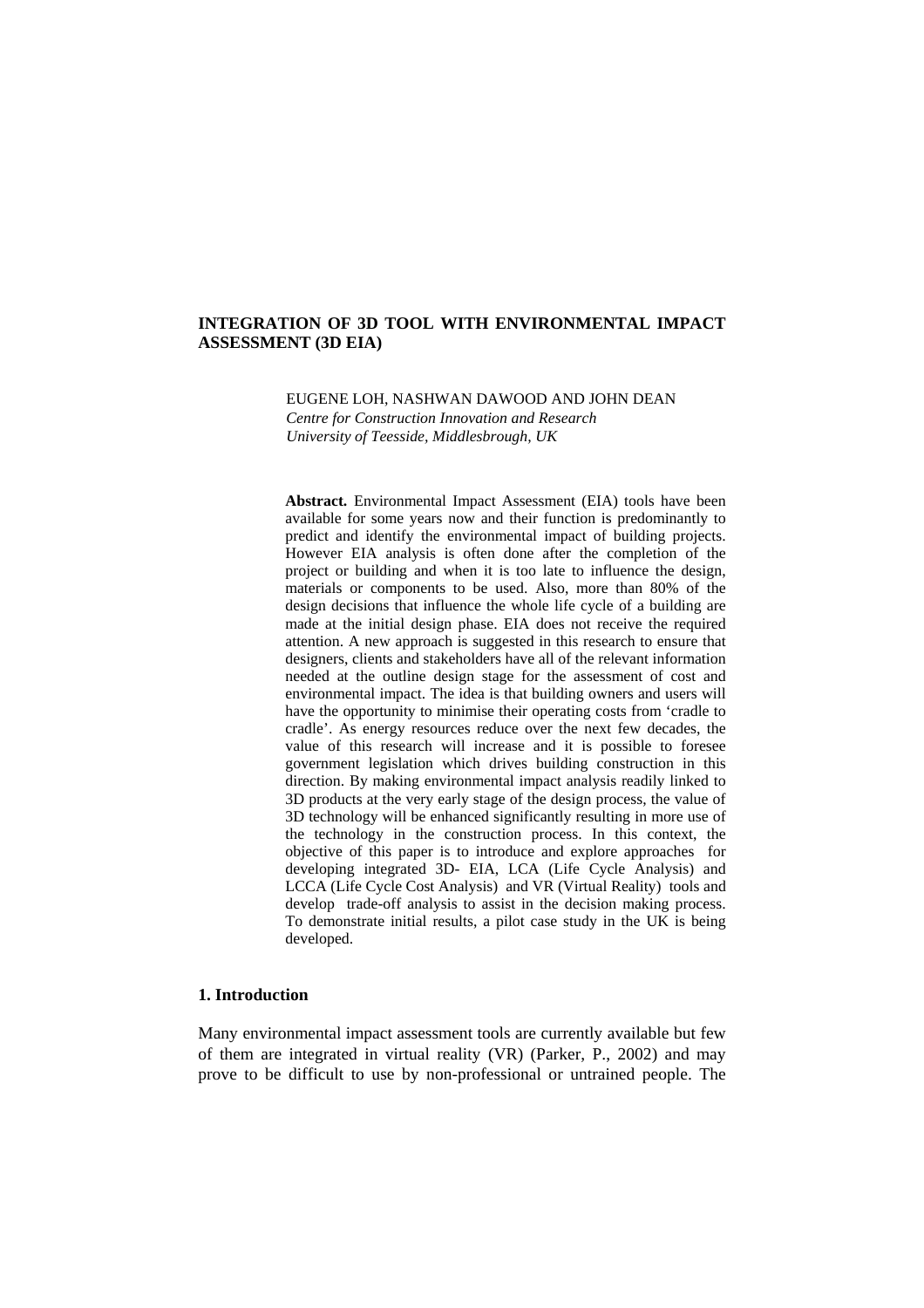existing BREEAM assessment (Refer to the BREEAM pre-assessment estimators: http://www.breeam.org/page.jsp?id=87) from BRE is major assessment tool in UK and used to measure the environmental impact from the development project, construction disposal plan, impact of construction material delivered to site, etc. The main gap in this tool is that it simulates individually and is not linked to any major 2D/3D software, it also requires complicated data input and can only used from professional analysers; a manual assessment means higher risk of errors. McCabe and Jinman (1999) have suggested that a good Environmental impact assessment (EIA) modelling has to have an accessible database, clear menu and ideally with object-oriented component that can reduce time consumption in modelling. To close the deficiency of BREEAM, 3D-EIA will therefore, create a database that refer to the elements in BREEAM and perform the EIA result in VR. In addition, the material input will trade off with the EIA-LCA-LCCA to compare the cost benefit of both sustainable and ordinary materials in 60 years. Consequently, 3D-EIA helps on decision making and enhance the communication significantly among project team compare with the conventional manual EIA.

To achieve a holistic analysis; there is a need to bridge the gap between EIA, Life Cycle analysis (LCA) and virtual reality technology. Therefore, LCA and LCCA will be used in this research along with the EIA to simulate the value of each proposed material and suggest a best option to be applied in a project. A product database is being created to be used to compare and analyse the different materials proposed for a design by considering its carbon emission, disposal, recycling and life cycle cost. The result will be used to support early design processes and evaluate the environmental impact and whole life cycle of a building. The paper discusses literature review in the subject area and the specification for the 3D-EIA. A case study of a school design is presented to demonstrate the proposed tools. The major issue for the tools is the lack of consistency of the existing data particularly for the LCCA (Thomas et al, 1996) that could be overcome by sharing data with industry partners and research groups.

Literature review also indicates that there is a lot of fragmentation for the conventional EIA and LCCA tools which cause inaccuracy. An Engineering and Physical Science Research Council (EPSRC) project clubbed sue-MoT, has identified 78 sustainable and social tools (sue-MoT report, 2004). These tools have been categorised into three main areas: monitoring, evaluation and monitor people perception. Whilst another 25 environmental tools that prepare on behalf of BRE (2004) and being divided into urban planning tool, design tools, rating systems, assessment tools and infrastructure tools. Both sue-MoT and BRE reports have comment on 103 tools in total provided their Pro and Cons, which will be taking as a useful reference for the development

<sup>3</sup>rd Int'l ASCAAD Conference on *Em'body'ing Virtual Architecture* [ASCAAD-07, Alexandria, Egypt]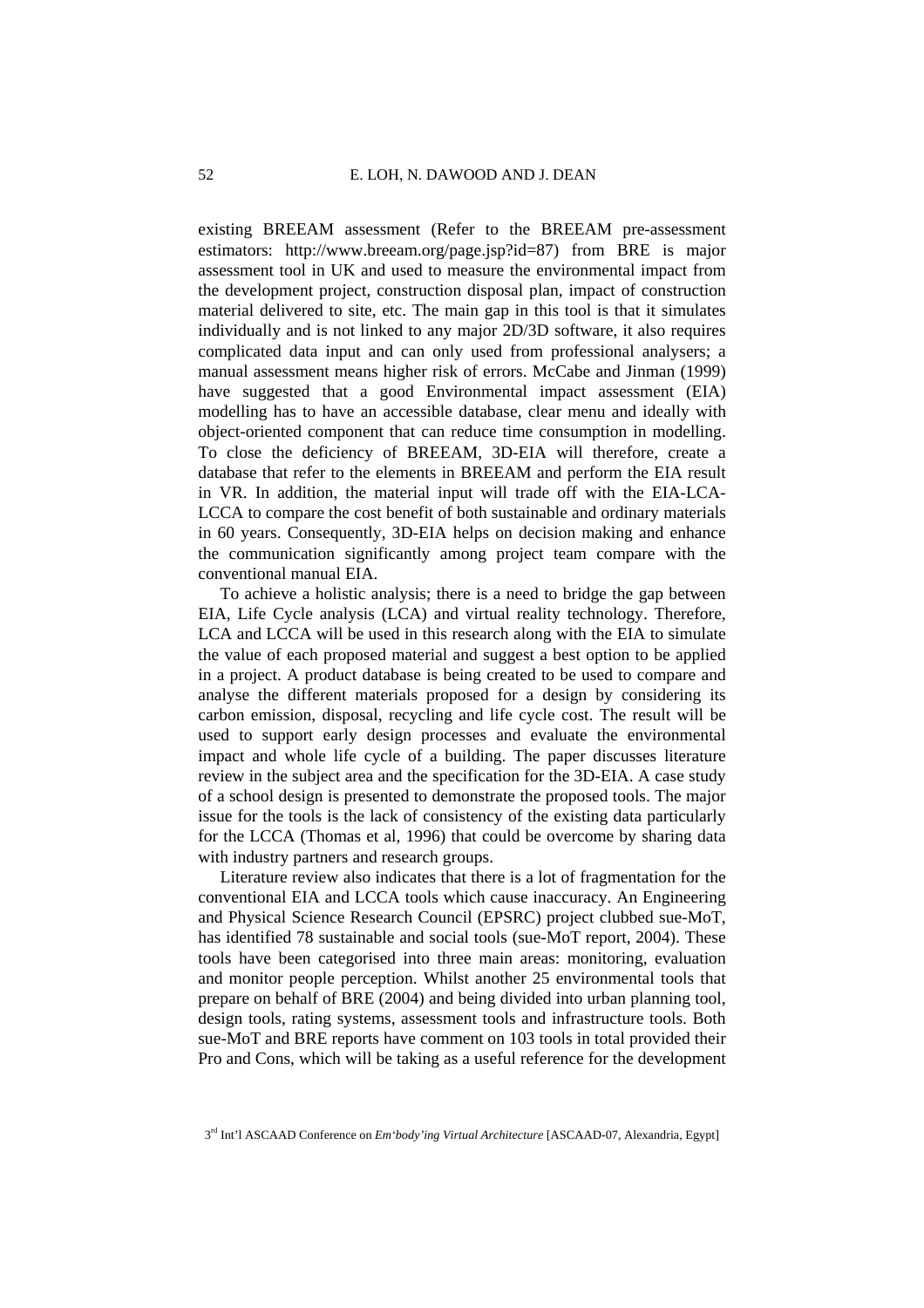of 3D-EIA in tools comparison and bridging gaps. There are still some EIA base Building Information Model (BIM) software that have not been assessed in sue-MoT report. These software including DesignBuilder, DProfiler, Solibri Model Checker and Riuska (See Section 4 for a comparison and description of BIM software), will be reviewed in this paper. As a result, these BIM tools have not assessed the whole construction process to achieve a holistic appraisal. There is a potential to close the gap for these EIA tools by provide a more specific regional material data looking at the potential use of renewable energy and its life cycle cost.

Similar research in LCCA tool development is being developed in nD modelling (Fu, C., et al, 2007), which focus on the interoperability in 3D model and LCCA to deliver the building information across various CAD systems. The nD tool shows a potential to enhance of communication between stakeholders and clients via virtual reality. However, it has not looking at the energy consumption. Obviously the LCCA itself in the nD modelling is not enough to demonstrate an accurate analysis.

The objective of this paper is to define a conceptual framework and identify the research of 3D-EIA through a prototype. A comprehensive database is being developed to incorporate LCA, LCCA, carbon dioxide (CO2) emission, R-value, U-value, waste management, recycling potential, and assess the impact from the common used or likely to be used construction materials. Statistic information shows that 52% of the CO2 in UK is contributed from the construction products and materials and energy consumption of a building responsible to 40% of global carbon emission (Price, L., 2003). Therefore, the goal has been set by the UK government to reduce 60% of the carbon emission by year 2050, (DEFRA, 2004; Innes, S. and Grand, Z. L., 2006). The fact is, CO2 emission from construction is not only limited to the building itself but also responsible from the production or manufacturing process from the suppliers, transport to site, on-site installation, construction method, whole life CO2 emission of each materials, and deconstruction process. Other factors such as maintenance processes, human factors or lifestyle (Summerfield, A.J. et al, 2005), are also the key issues to control the CO2 emission. The carbon reduction in building (CaRB) project that is running by five UK universities has carried out a through investigation towards the energy efficiency and carbon used in a building. Past failure to reduce carbon emission has been caused by a lack of understanding for human energy consumption in buildings, poor strategy, and data shortage (Oreszczyn, T., 2005). The CaRB project will be a reference for the data development of 3D-EIA.

The rational and importance of the research work reported in this paper is that considering the existing scene in AEC industry, where clients often set a fairly low budget for design stage, an incomplete design planning and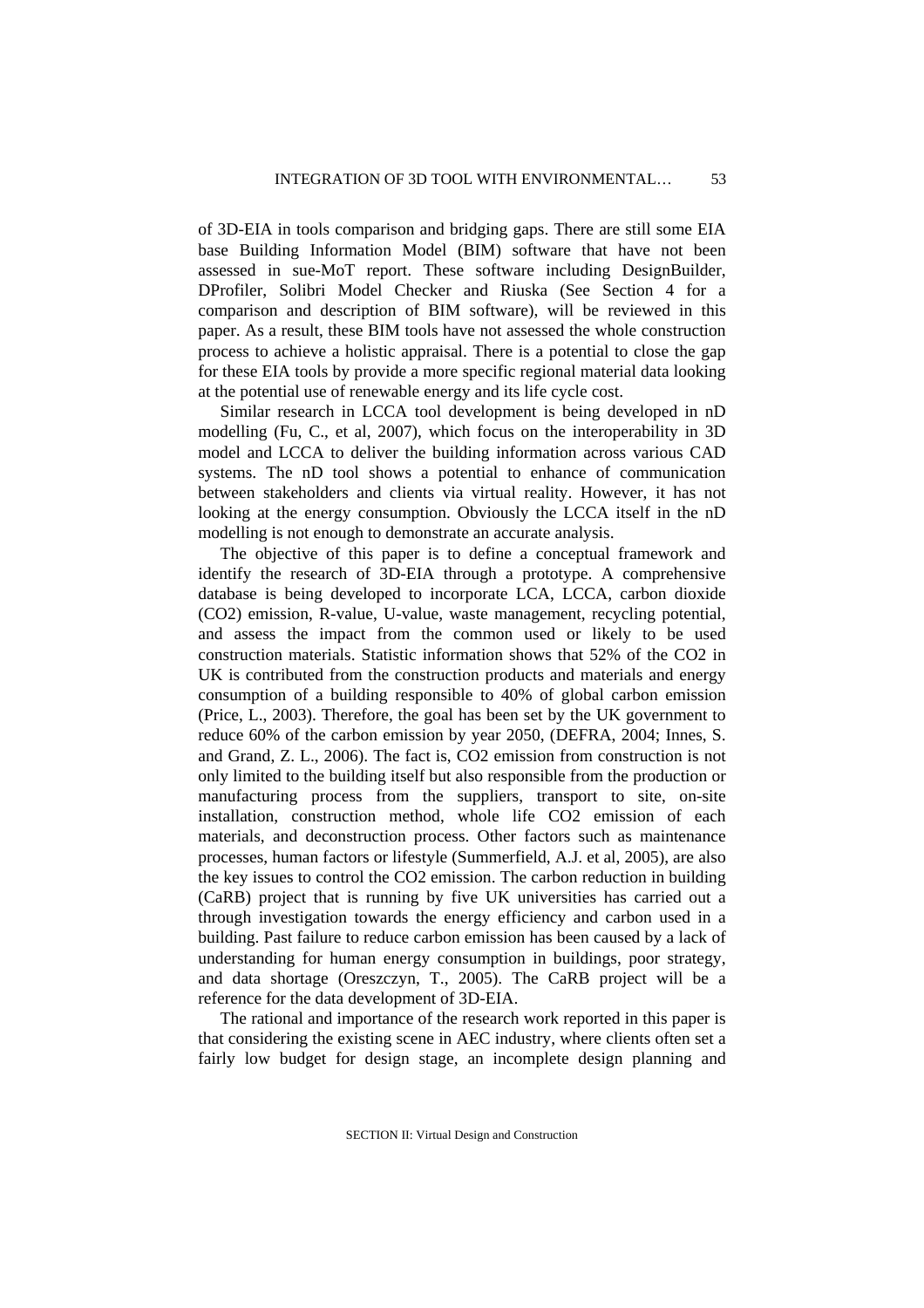assessment can cause extra cost and time in changing the design in the construction stage. The crucial part is that the proposed materials are not normally analysed thoroughly and this can cause a serious environmental impact for the next 60 years or longer. By designing a holistic IT based 3D-EIA tool that appeals to different groups of professionals such as energy analyser, project manager, environment auditor, site surveyor, engineer, etc, will helps to overcome the issue of complicated data exchange processes and closing the gap of inaccurate or poor EIA tools that are currently used in the AEC industry.

### **2. Literature Review**

To design the framework of 3D-EIA, three major factors have been suggested by the environmental professional groups: 1) to maximise the data quality. 2) make the tools available and easy-to-use by the professionals by using the ICT technology. 3) to maintain the elements in the data so that all the documents and information presenting are up-to-date. There is a gap in the current decision support LCA software where they are not compatible with other tools such as EIA, cost benefit analysis (CBA), risk assessment, etc, for best appraisal (Vigon, B.W., 1996). Therefore, the 3D-EIA will be design in conjunction with the EIA, LCA and LCCA.

LCA tools can be divided into three categories, which are strict LCA, product design LCA and engineering LCA (Vigon, B.W., 1996):

- The strict LCA is used to focus on the material input analysis consider factors including energy, transport, waste management, client's data and analysis data input through a centre calculation engine, followed by a report produced for exporting/ integrating with other tools.
- The product design-oriented LCA tool is an opposite of the strict LCA. It is performing a result in graphical based that can easily read by people who have little or no environmental assessment background. The product design LCA tool is also one of the major LCA software options for the CAD or solid modelling users. It has appeal to user's requirement as knowledge and decision support based software providing alternative material choices, manufacturing process options, etc.
- The engineering-oriented LCA tool is not a choice for the designer, since it has no direct linkage with the spreadsheets or databases.

From the above review, the LCA features inside the developing 3D-EIA tool of this research project, which falls on the product design-oriented LCA category. As per suggested linkage process from Vigon (1996), the data format and elements is crucial for data input simulation. These elements including database classification associate with general data, purpose, source of products, etc; also detail descriptions for the model; system structure and data input-output. In fact, this is one of the biggest challenges for the

<sup>3</sup>rd Int'l ASCAAD Conference on *Em'body'ing Virtual Architecture* [ASCAAD-07, Alexandria, Egypt]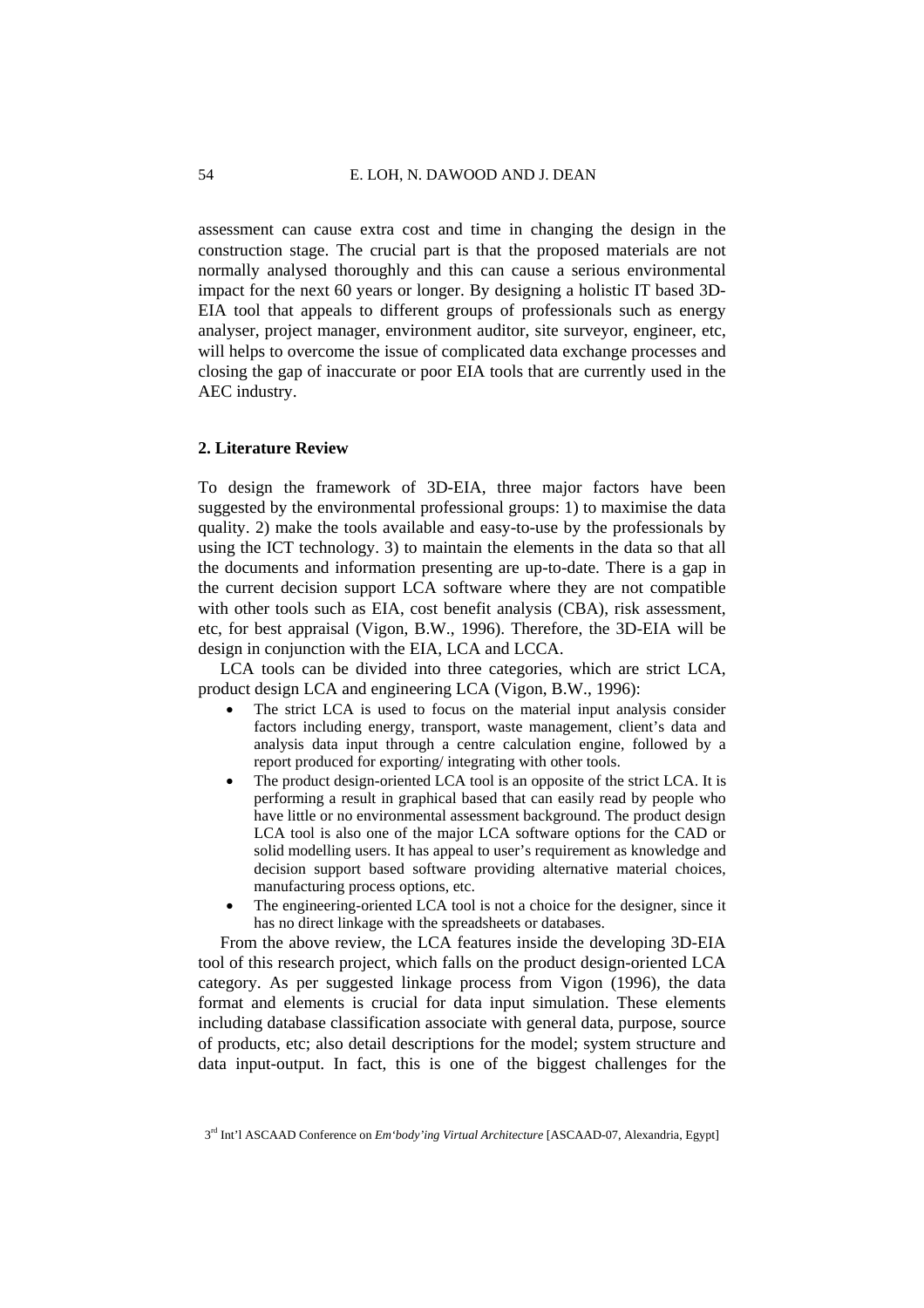research institutions and software developers to collect accurate LCA data. Data for actual frequencies and failure factors, cost of reactive maintenance, whole life estimation for the construction materials and its effects are major shortage in the existing sources of LCA data (Horner, M., 2002).

There are various methods applied for the LCA in different industries. The existing 'Well to Wheel' is applied for the transportation, whilst 'cradle to grave', 'cradle to gate' and 'cradle to cradle' are mainly used for material and product assessment. The difference between these methodologies is that 'cradle to grave' is looking at the input at the beginning stage of the raw product including processing, manufacturing, transport to site, installing, etc to the end of life of the product; 'cradle to gate' is about the same as the above example but only considers the first part appraisal and end at the delivering stage; the last approach, 'cradle to cradle', which is also the prefer methodology in this 3D-EIA research that it looks at the renewable potential of the products.

'Cradle to grave' has been used as an alternative name for LCA but it is not the case for the current situation, where environmental bodies now focus on the development of zero carbon building instead of low carbon building in the past. In other word, renewable resources are a mainstream to achieve a target green building that set by the Kyoto Protocol (Browne, J., 2004) and ISO14000 environmental management standard. The benefit can be proved by comparing both 'cradle to grave' and 'cradle to cradle' methodology. The 'cradle to grave' evaluation for conventional floor board will drive through the raw material that is being used in the manufacturing process, the impact of fuel used to deliver it to site, impact of the on-site installation, the whole life maintenance of the floor board and the impact of the disposal process. Finally, the product will end up with landfill and causes another impact in the graving stage by producing greenhouse gas - methane back to the atmosphere. On the other hand, 'cradle to cradle' emphasis the concept of recycling disposal products and reuse them as a raw material for another new product, which, obviously will reduce the impact of dumping a disposal product.

Different format of data interpretation from different industry is a major problem in LCCA tool development that exist for years, which is also the major factor that causing data inaccuracy. Problem for conventional manual LCCA or EIA is to recalculating or reanalyse the building if there is a change on building design or product selection (Fu, C. et al, 2007). Therefore, it is time consuming for manual EIA template compare with the IT based EIA; 3D-EIA. However, there is also a potential of data loss in the input-output process that has to carefully deal with in developing the 3D-EIA. To avoid this happen, a compatible file format is the key solution.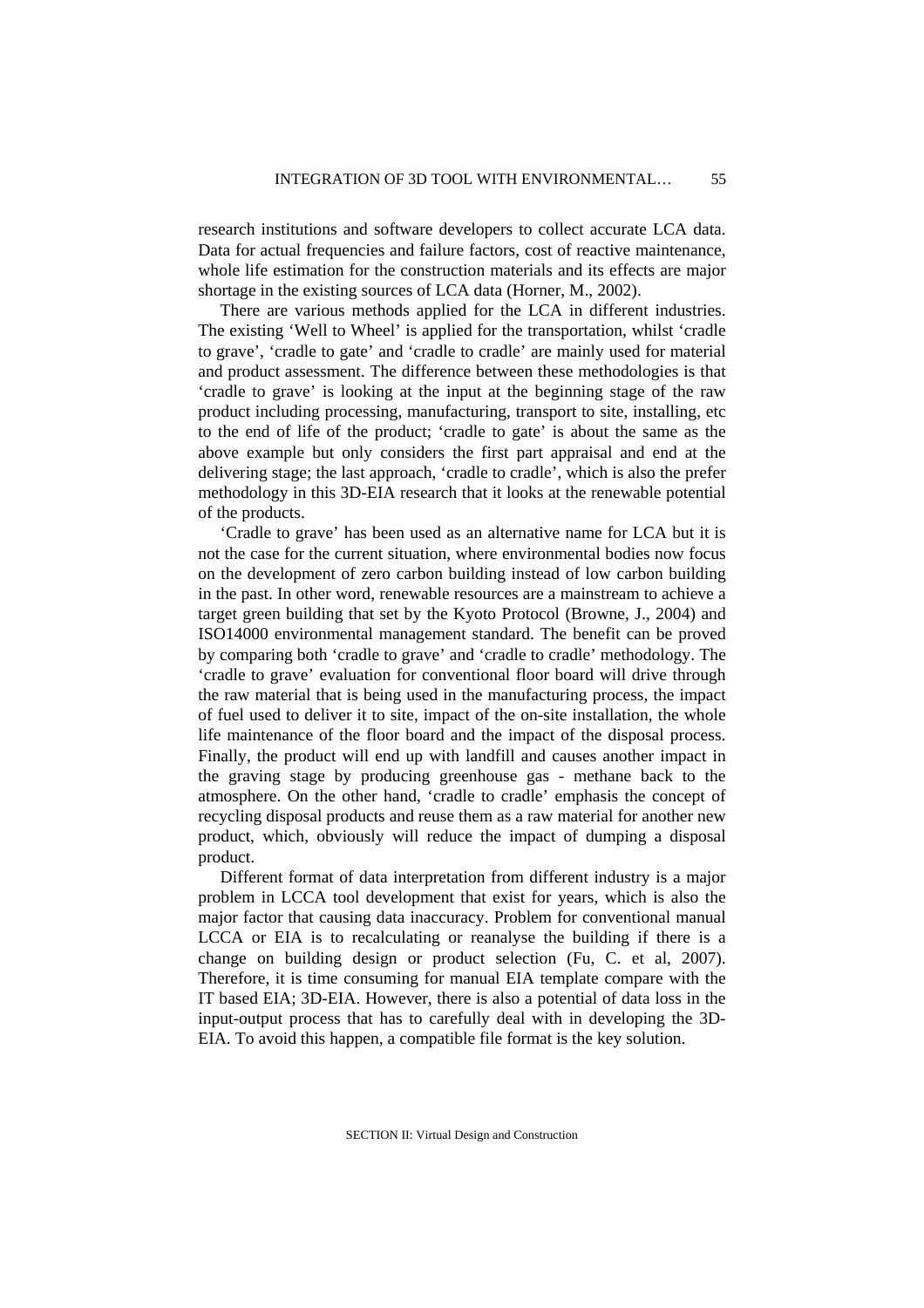A leading global consultancy- Atkins have worked on bridging the capital expenses (Capex) and Operation expenses (Opex) in order to optimising the total cost in a whole life cost and get the best value out of a constructed building (Bartlett, E., 2002). The vision of developing a holistic EIA tools exist for long in the AEC industry, however, it is still a long way to go. Hence, the concept of developing 3D-EIA is carrying on the vision of holistic EIA by trade off EIA-LCA-LCCA.

### **3. Development of the Framework**

In this research project, 3D-EIA will use AutoCAD as simulation platform by refer to the methodology of 4D Spa, where the 3D-EIA will add-in with Visual Basic (Dawood, N., et al, 2004). Figure 1 shows the concept of 3D-EIA where, a 3D model prepared in BIM software that supports the Information Foundation Classes (IFC) format. The idea is to add the energy information for the product attributes. These attributes will then allow the EIA information in corresponding with the building components in a 3D model. It also means that the process of EIA will be quicker, easier and more accurate compare with conventional tools. This is obviously technology advancement in the EIA tools.

The database will basically divide into two sets, which are EIA and LCCA databases. The first data set in the EIA database is all about the thermal and external energy information of the building material including source of energy input from materials, the cost of CO2 emission, building orientation and the impact from material delivery to site; potential use of smart materials; thermal efficiency and the U-value and R-value of a product. After completed the data input, it will then lead to analysis process that formula will work out the total energy input of the building, solar gain, and heat gain from human and equipment.

Second set in LCCA database is mainly a material properties information and directory of building material mirror from the EIA product database. The idea for this LCCA database is to adjust the material life cycle cost according to the original material cost, material recycle capability and embodied energy. For example, a non-recyclable boiler with x cost and expected to last for 10 years will have a higher life cycle cost and lower product value than a solar panel with y cost but last for 60 years and lower energy consumption. Formula for whole life cost (WLC) or life cycle cost as suggested below from Horner (2002) will be used as a reference to developing the LCCA database in 3D-EIA:

WLC (project)= 
$$
Ccp + Ocp + Mcp + Rcp + Dcp
$$

<sup>3</sup>rd Int'l ASCAAD Conference on *Em'body'ing Virtual Architecture* [ASCAAD-07, Alexandria, Egypt]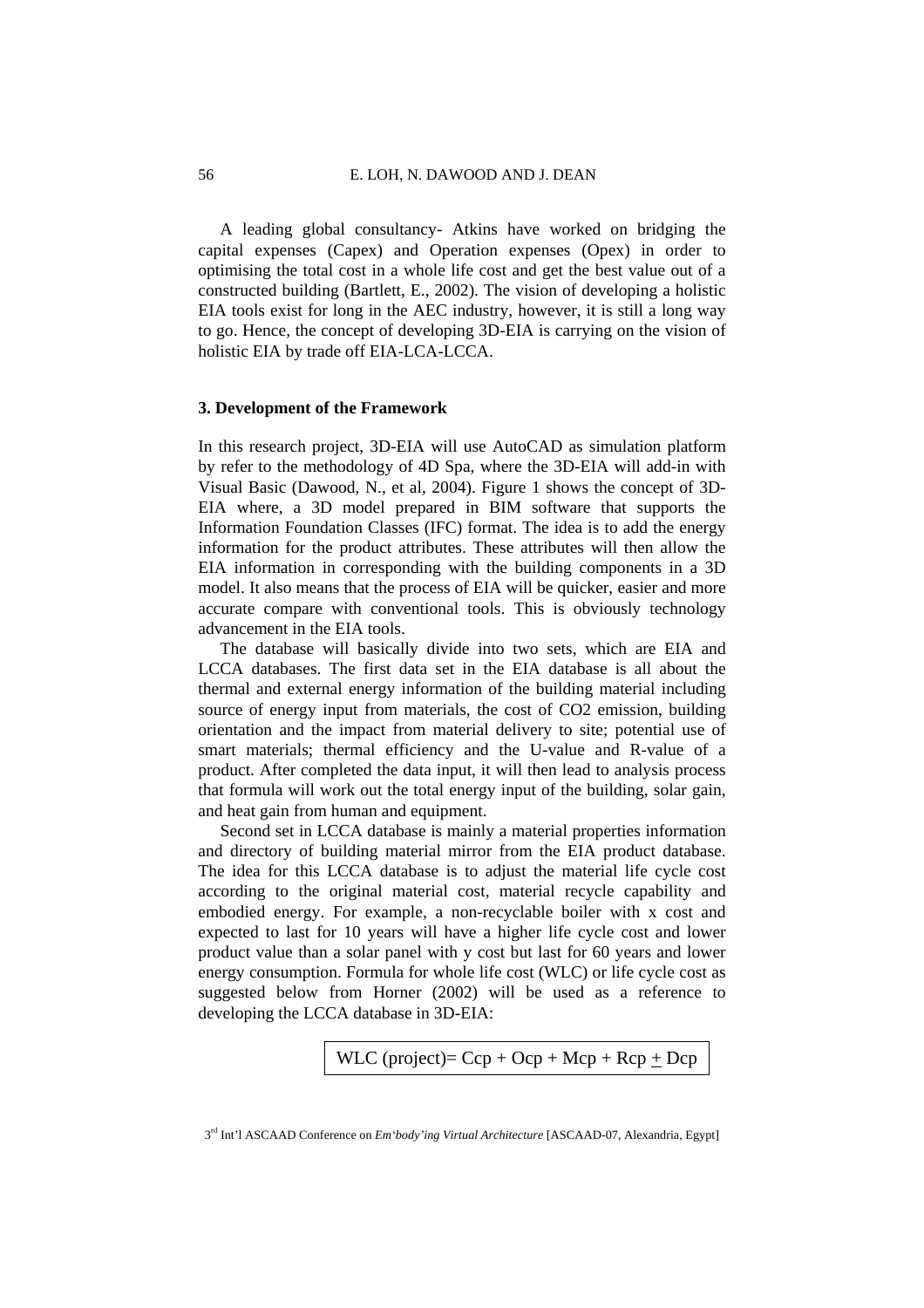- Ccp = capital/construction cost
- Ocp = operation cost
- Mcp = maintenance cost
- $Rcp =$  recycling cost
- $Dcp =$  disposal cost

The ratio of 1:5:200 has been set as the golden fraction of a building life cycle cost, 1: represents construction cost, 5: represents maintenance and building operation cost and 200: as the business operation cost (Barlett, E., 2002). In other words, construction cost is only a very small portion in a building whole life cycle. Apart from the formula and fraction that mention above, building depreciation is another factor that can influence the building value, therefore, net present value (NPV), discount factor, etc, will utilised to determine the cost impact. This will definitely increase the value of the 3D-EIA and bring it a step forward towards achieving a holistic assessment tool.



*Figure 1.* Flow chart for the EIA, LCA and LCCA simulation

Final stage of the assessment is a trade-off analysis for EIA, LCA and LCCA associated with energy input, material selection, human and solar gain, recycling capability, material cost, maintenance, etc. This trade-off analysis will follow after the material input. EIA will optimise with the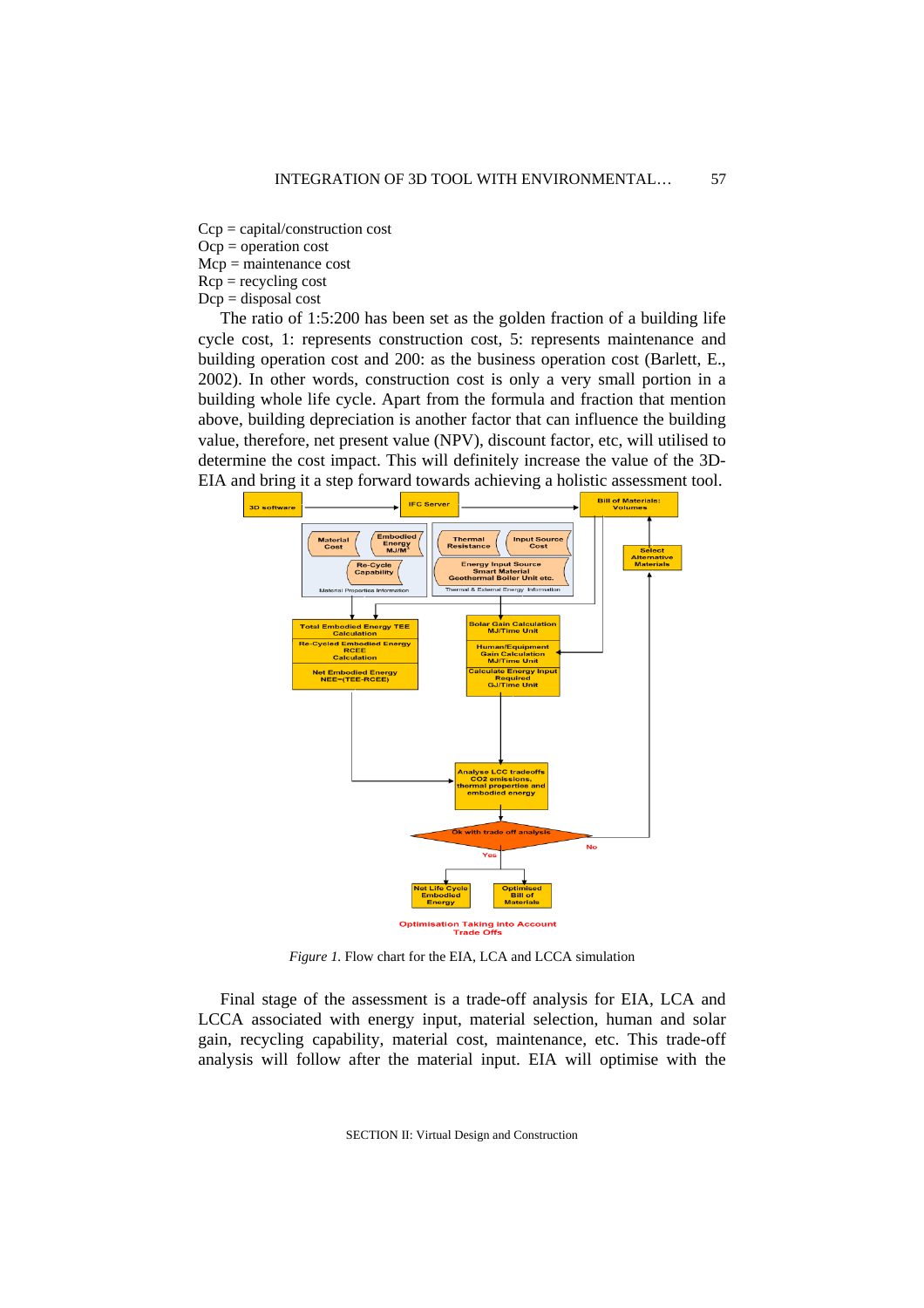LCCA considering that people often find it difficult to decide for either select a green material with higher cost or a cheaper material with higher environmental impact. In fact, this will help architects and engineers making decision for either selecting an alternative material or accepting the proposed material. If the EIA result is acceptable, then the EIA is reach to the end. Else, if the result for both original selected material and propose sustainable material are not satisfied, then users have to go through the process of data input again to achieve a desire assessment result.

# **4. Review the existing EIA and LCCA IT system in Architecture Engineering and Construction (AEC) industry**

The existing IT system has a major problem in data inaccuracy. It means that software that are developed and developing are actually data hunger and in need of data sharing across industries partner and research team to share or standardise the data. To assess this problem, four majors Building Information Modelling (BIM) software for environmental and building life cycle simulation in the market have been review and compared. Table 1 shows the software description, their feature, and gaps among all.

Existing software such as Revit, ArchiCAD are simulating based on the design modelling, then only move to the costing and construction scheduling simulation. It is quite common that the drawing will changed or altered until the end of the project, this could cause a problem and it may be necessary to reanalyse the EIA again and again. This design methodology is also known as 'micro model'. To close this gap, the new rise D-Profiler used the method known as 'macro model' to add-in the feature of cost estimation and construction scheduling running across the design modelling stage by using the RS Means cost data.

From a test drive of DProfiler internally by Beck group, it was found that the cost estimations were within 5% of the final construction cost, which is also 35% lower than earlier project testing (Khemlani, L., 2006). As a result of comparing above software, D-Profiler has been concluded has the most potential assessment tools to be refer as in 3D-EIA development due to its technology advancement and adoptable concept. However, the D-Profiler has the same weakness of data inaccuracy as mention above, where the product database is RS Means. It is a cost data based on the US suppliers that, obviously, could not be used to achieve precise assessment in UK or the rest of the world. This will be an opportunity for the 3D-EIA to close the gap for the regional UK market.

Another software - DesignBuilder is indeed a powerful tool that support the energy simulation (heating, cooling) by integrating with the Energy Plus. The value for this tool is that it has an in depth energy analysis that

<sup>3</sup>rd Int'l ASCAAD Conference on *Em'body'ing Virtual Architecture* [ASCAAD-07, Alexandria, Egypt]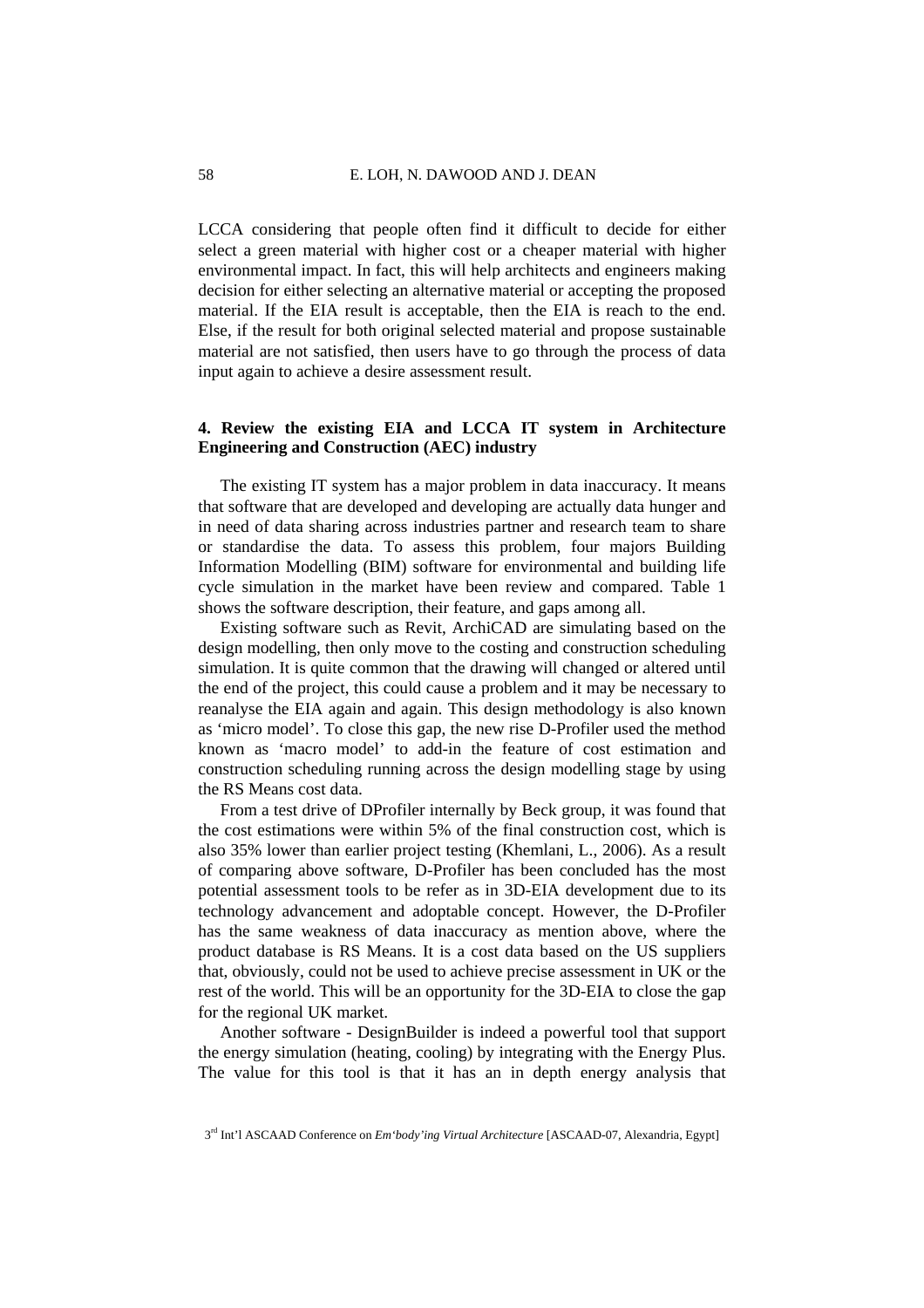considering the type of building, construction condition, human activity, indoor equipment, HVAC, lighting, etc; that has not been achieve in other BIM software. Similar as the DProfiler, the design method for DesignBuilder is macro model. In addition, an accessible data input is available for the users to add in new product data accordingly. It is however, has various constraints in data transfer: 1) only DesignBuilder file (.dgb) and drawing exchange format (.dxf) file is supported. 2) Imported .dxf file is only available for 2D drawing. 3) The energy simulation is only limited to Energy plus, which means it cannot work on a wider simulation aspect such as LCCA.

| <b>BIM Software</b>                                                  | Developer                         | Feature                                                                                                                                                                                                                                                                                                                                                                   |
|----------------------------------------------------------------------|-----------------------------------|---------------------------------------------------------------------------------------------------------------------------------------------------------------------------------------------------------------------------------------------------------------------------------------------------------------------------------------------------------------------------|
| DesignBuilder<br>(www.designbuilder.co.uk<br>℩                       | DesignBuilder<br>Software LTD     | Feature:<br>Integrated with Energy plus<br>٠<br>simulation<br>detail<br>for<br>$\bullet$<br>energy<br>consumption, heating, cooling<br>3D modelling tools<br>٠<br>Customise product data                                                                                                                                                                                  |
| D-Profiler<br>(www.dpearth.com/)                                     | <b>Beck</b><br>Technology<br>(US) | Feature:<br>Integrated with RSMeans cost data<br>Export to Google earth<br>٠<br>3D modelling tools<br>$\bullet$<br>Starting templates for 46 types of<br>$\bullet$<br>building<br>Reports<br>٠<br>Output model views                                                                                                                                                      |
| Solibri Model Checker<br>(www.solibri.com)                           | Solibri<br>(Finland)              | Feature:<br>Proposed<br>design<br>alternative<br>by<br>looking at potential flaws in the<br>design, clashing components.<br>Costing and energy budget<br>٠<br>Model comparison analysis<br>$\bullet$<br>Report layout in RTF and PDF<br>Multi selection to view several issues<br>at the same time<br>Walk-through<br>Model checked to comply with the<br>building codes. |
| Riuska<br>$(htp://www.dds-$<br>bsp.co.uk/PDF/RIUSKA_e<br>nglish.pdf) | Granlund<br>(Finland)             | Feature:<br>Simulation of energy con-sumption<br>for building services.<br>temperature simulation<br>٠<br>heat loss calculation                                                                                                                                                                                                                                           |

TABLE 1. Comparing the major BIM software

To perform the EIA result visually, it is necessary to take the Building information modelling (BIM) technology as a baseline, where BIM will be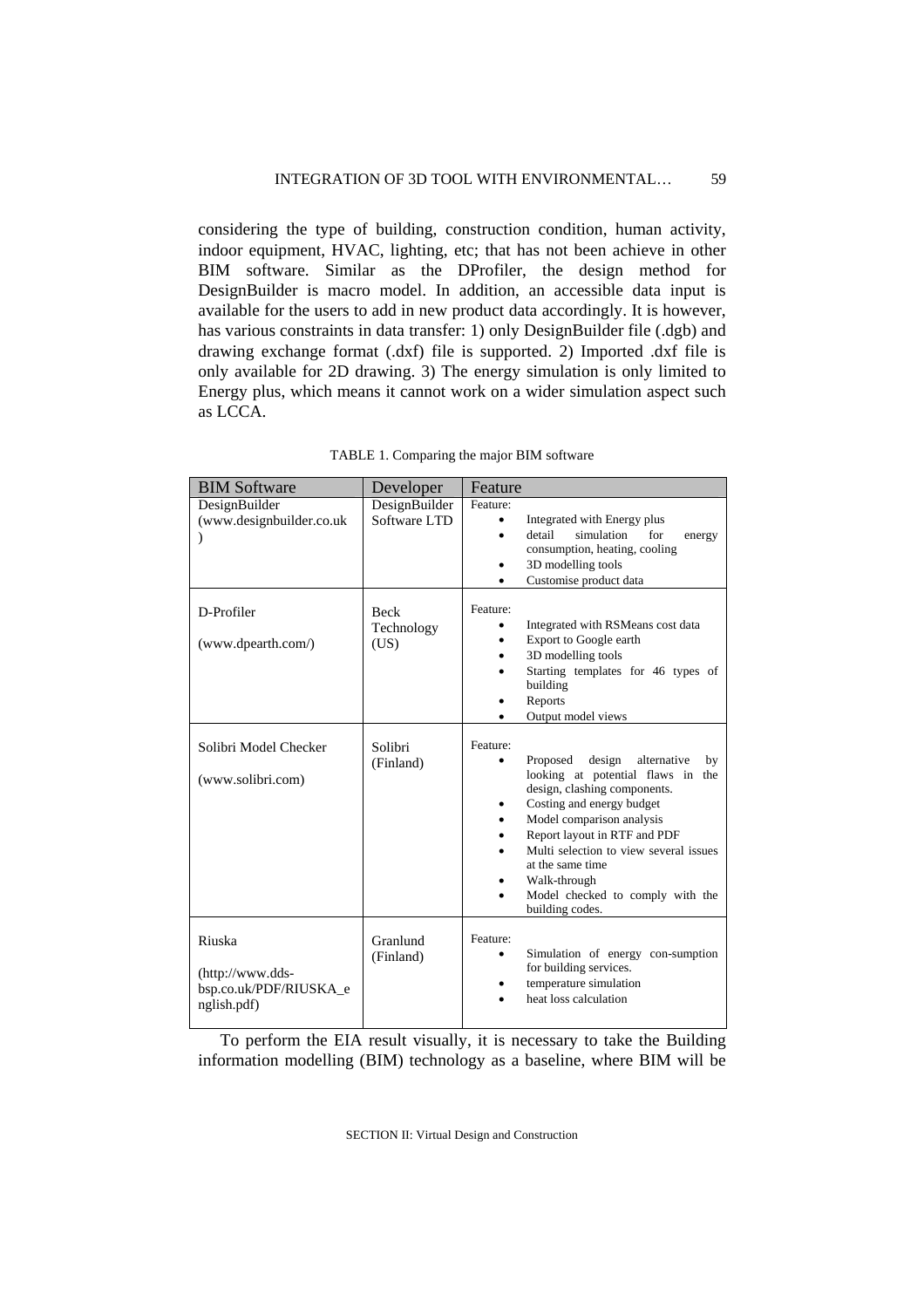used for generating graphics and information about building components in order to demonstrate the entire construction planning, project costing, lifecycle costing, etc (Autodesk Building Solution, 2003). This enables the users to overview the potential problems during early stages of a project; reduce the design errors; save cost and time and predict the lifecycle of the building.

Even though the BIM brings a massive of benefit for the AEC industry, it is not been fully adopted in many organisation due to the constraints in certain aspects. The barrier for the BIM including:

- There is a risk of losing data and drawings information in the middle of an exchange process even in a compatible format. Take the DesignBuilder as an example, it is supporting .dxf file but a 3D model is not transferable (Philip, G.B., and Jon H.P., 2004).
- Incomputable data cause the new value in the added to the database cannot be recognized. Philip and Jon (2004) have taken the Ms Word and Ms Excel as an example to reflect this problem: imagine a set of numerical numbers stored into Ms Excel, and the total figure and formula set will automatically change when a number is modified. If the same step applied to the Ms Word, the total figure will remain the same after one number has been changed. This is simply because the numerical value of the data in Ms Excel is computable and Ms Word is incomputable.
- Skill needed to produce the drawing by using a BIM tools. This is why there are still many contractors that prefer to use hand drawing rather than an IT tool (Chittenden, J. et al, 2007).
- Current 3D software users unwilling to change to unfamiliar BIM software (Chittenden, J. et al, 2007)**.**

The API (Application Programming Interface), ODBC, XML format has been suggested as an alternative option for data integration (Khemlani, L., 2004). However, the potential of BIM cannot be denied and it is the major solution to improve the efficiency of the AEC industry.

### **5. Development of 3D-EIA**

From recent research, a complete EIA assessment result has seen a potential to link to the Industry Foundation Classes (IFC) 3D model. The idea of using the IFC 3D model in 3D-EIA is to share the IFC standard in the CAD platform with other design and construction team members, also fast track the environmental impact from a project in an easier way by adding attributes in the building components to enable design and analysis of the project in one shot. For instance, an IFC wall and IFC door with attribute input of CO2 emission can be calculate easily without doing a separate set of material input for CO2 emission as in usual 3D system. The advantage are

<sup>3</sup>rd Int'l ASCAAD Conference on *Em'body'ing Virtual Architecture* [ASCAAD-07, Alexandria, Egypt]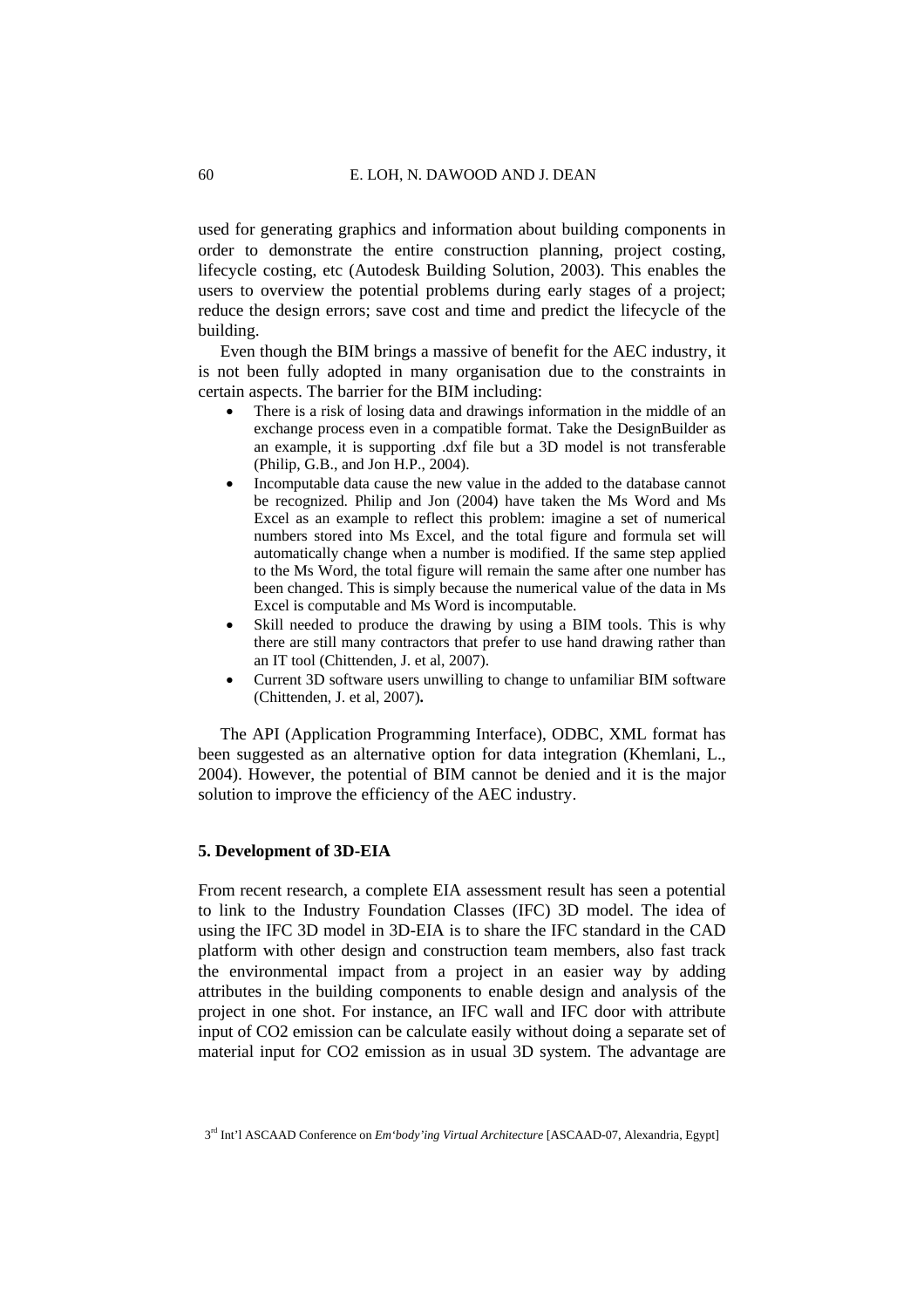obvious for not only saving time and cost to make decision at the early stage, IFC model also close the gap of poor communication in a project team.

Figure 2 shows the conceptual framework of IFC integration with the 3D-EIA. Two sets of database-EIA and LCCA as suggest in the above framework will be created and put together in the central database. The information in the IFC building component (data input) will then be transfer into the EIA analysis with output in a graph and table format. To link the analysis result to each building component, the IFC is used to model the building whilst the IFC viewer will act as the reader to translate the IFC detail in the BIM CAD interface.



*Figure 2.* Conceptual IT framework for the 3D-EIA



*Figure 3.* Main AutoCAD interface for 3D-EIA

Basic template of the 3D-EIA has been created where product database in CO2 emission developed referred to the approved environmental profile certified by BRE (Refer to Environmental Profile URL: http://cig.bre.co.uk/envprofiles/document.jsp). Main menu (figure 4) is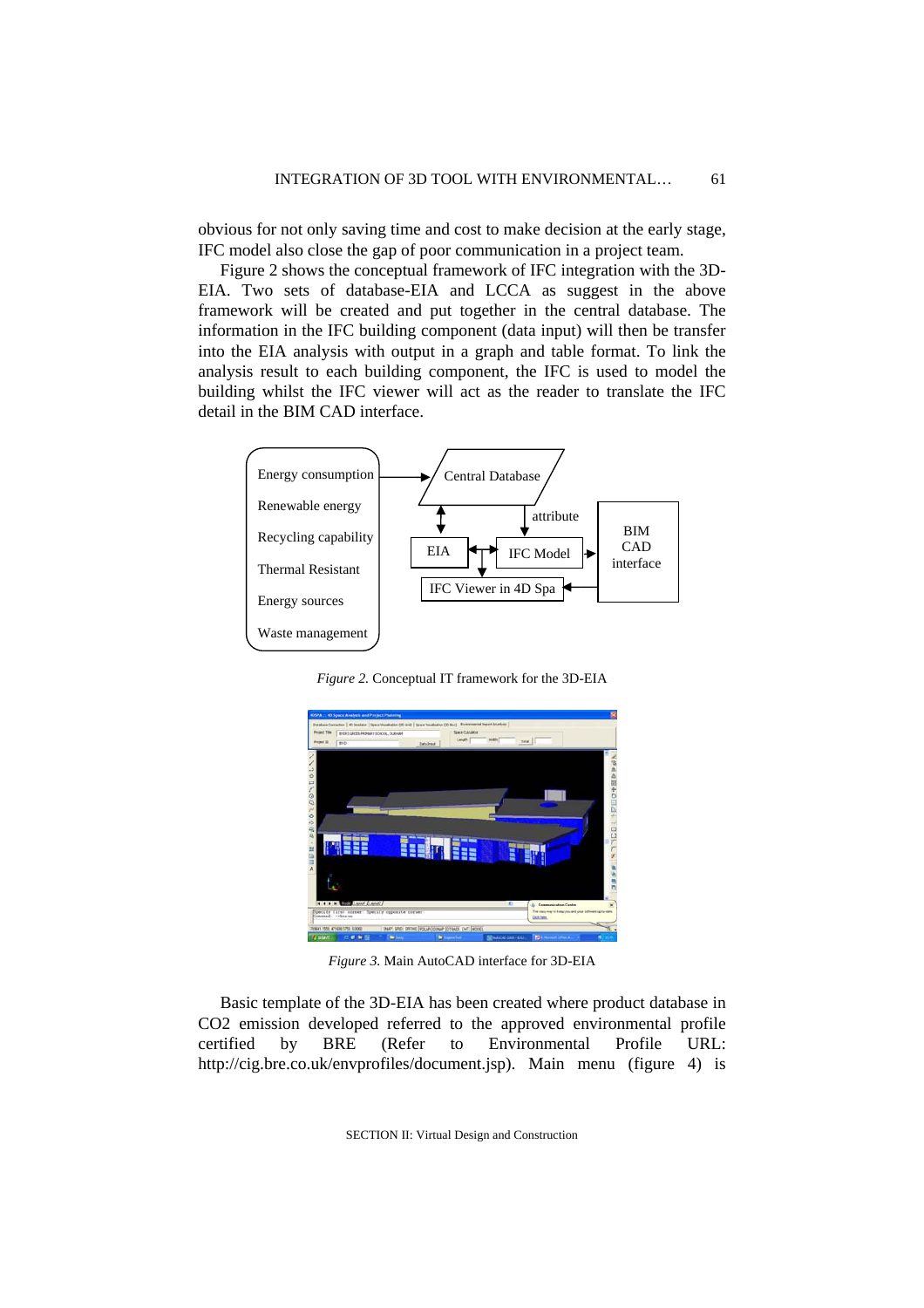design for the purpose of key-in project detail including the general information of the project, preferred legislation, project region, building orientation, etc. By selecting the project location (county), the database will automatically input the English, Welsh, Scottish or Northern Ireland legislation. The legislation and property orientation will decide the product available for data input and assessment result.

|                                | <b>Environmental Impact Asessment</b> |  |                                      |                       |  |  |
|--------------------------------|---------------------------------------|--|--------------------------------------|-----------------------|--|--|
| <b>Project Title</b>           | Bykers Green Primary School           |  |                                      |                       |  |  |
| Site                           |                                       |  |                                      |                       |  |  |
| Project ID                     | BY-D                                  |  | <b>Clerk</b>                         | Durham County Council |  |  |
| Total Coverage 350m2<br>County | Durham                                |  | Legislation Part L<br>Orientation NE |                       |  |  |
| Type of Project                | Primary School/Higer Institution      |  | Expected End Date                    |                       |  |  |
| Start Date                     |                                       |  |                                      |                       |  |  |

*Figure 4.* Main menu for the database

The proposed material button in general data input will then lead to the product selection as shown in figure 5. Products can be selected for different building part based on either available products or product suppliers. In addition, there is an option for the users to add new data into the product directories to update the existing database. This will then followed by assessing the environmental impact of products delivery to site and the waste management with regards to the nearest disposal or recycle site plant. With the objective of developing a hybrid tools, the database will be further develop by grouping formula of product thermal resistant, solar heat gain, in door human factors, renewable energy, etc.

| Material Input Transport To Site   Waste Management                                                                        |                         |                |                 |
|----------------------------------------------------------------------------------------------------------------------------|-------------------------|----------------|-----------------|
| Roofing                                                                                                                    |                         | New Data Input | Area (m2)       |
| 16mm plywood decking on BCI-tost(450,241)with insulation, polyester reinforced<br>biturren felt.                           |                         | 田              | $\overline{20}$ |
| Flooring                                                                                                                   |                         |                |                 |
| Generic Forbo 2.5mm Mannoleum sheet with hardboard sheathing 3.2mm                                                         |                         | 围              | 50              |
| <b>Wall Structure</b>                                                                                                      |                         |                |                 |
| Brickwork outer leaf, Rock wool insulation, 100mm Star performer 3.5N blockwork.<br>innerleaf, plasterboardiplaster, paint | $\overline{\mathbf{v}}$ | 图              | DO.             |
| Wall Board                                                                                                                 |                         |                |                 |
|                                                                                                                            |                         | GI             |                 |
| 15.0mm Sound Resistant Wallboard<br>Lafaron<br>12.5mm Standard Wallboard<br>Lafarge                                        |                         |                |                 |
| 15.0mm Standard Walkoard<br>Lafarge                                                                                        |                         |                |                 |
| 19.0mm Standard Wallhoard<br>Lidaron<br>9. Szan Predeco Walboard<br>Lafaron                                                |                         |                |                 |
| 12.5mm Predeco Walboard<br>Lafaron                                                                                         |                         |                |                 |
| 15.0mg Predeco Walboard<br>LaEaron                                                                                         |                         |                |                 |
| 9 Says Standard Wallscard<br>LaEaron                                                                                       |                         |                |                 |

3rd Int'l ASCAAD Conference on *Em'body'ing Virtual Architecture* [ASCAAD-07, Alexandria, Egypt]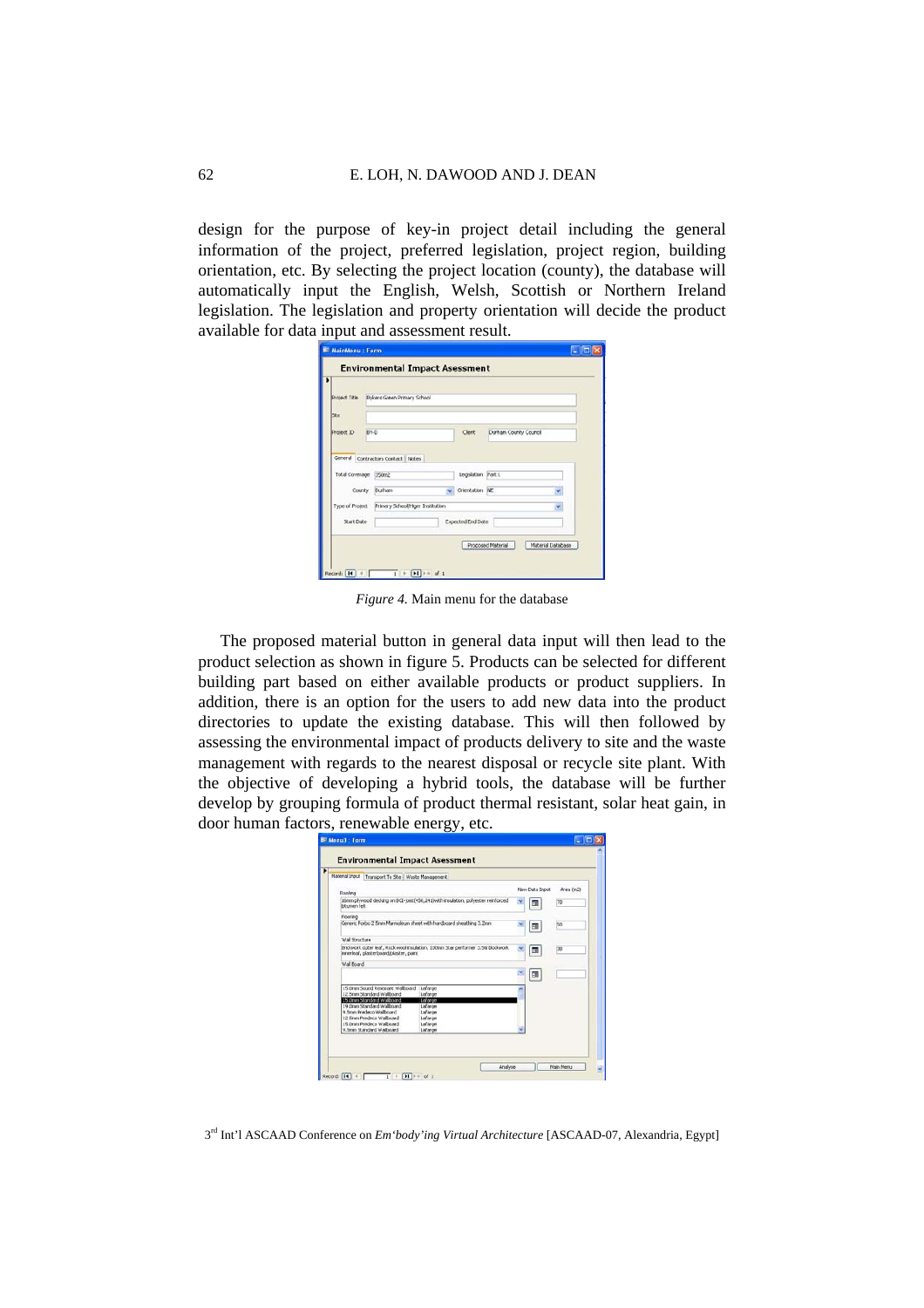#### *Figure 5.* Product selection based on the proposed material or preferred suppliers. These products are filter to appeal to each region contractors/designers

Figure 6 shows CO2 emission of same product range from different suppliers. Building material can also be compared within products available from a supplier. Obviously, the graph creates a better view of products impact in the existing market, which helps architects and engineers in material selection.



*Figure 6.* Comparing the CO2 emission in 60 years for same product range from different suppliers

A conceptual thought for the future development of 3D-EIA is to optimise EIA and LCCA by proposing an alternative material for a more sustainable perspective. The idea is to show two sets of assessment results for the original material selection and the alternative smart material that recommended from the 3D-EIA system. Both ordinary and smart materials will be trade-off with the EIA-LCCA to compare the cost benefit of the building material in the next 60 years. This idea will helps on decision making as budget constraint is the major reason for developers to select cost effective building materials rather than sustainable materials. Therefore, product optimisation is crucial in the future 3D-EIA development to enable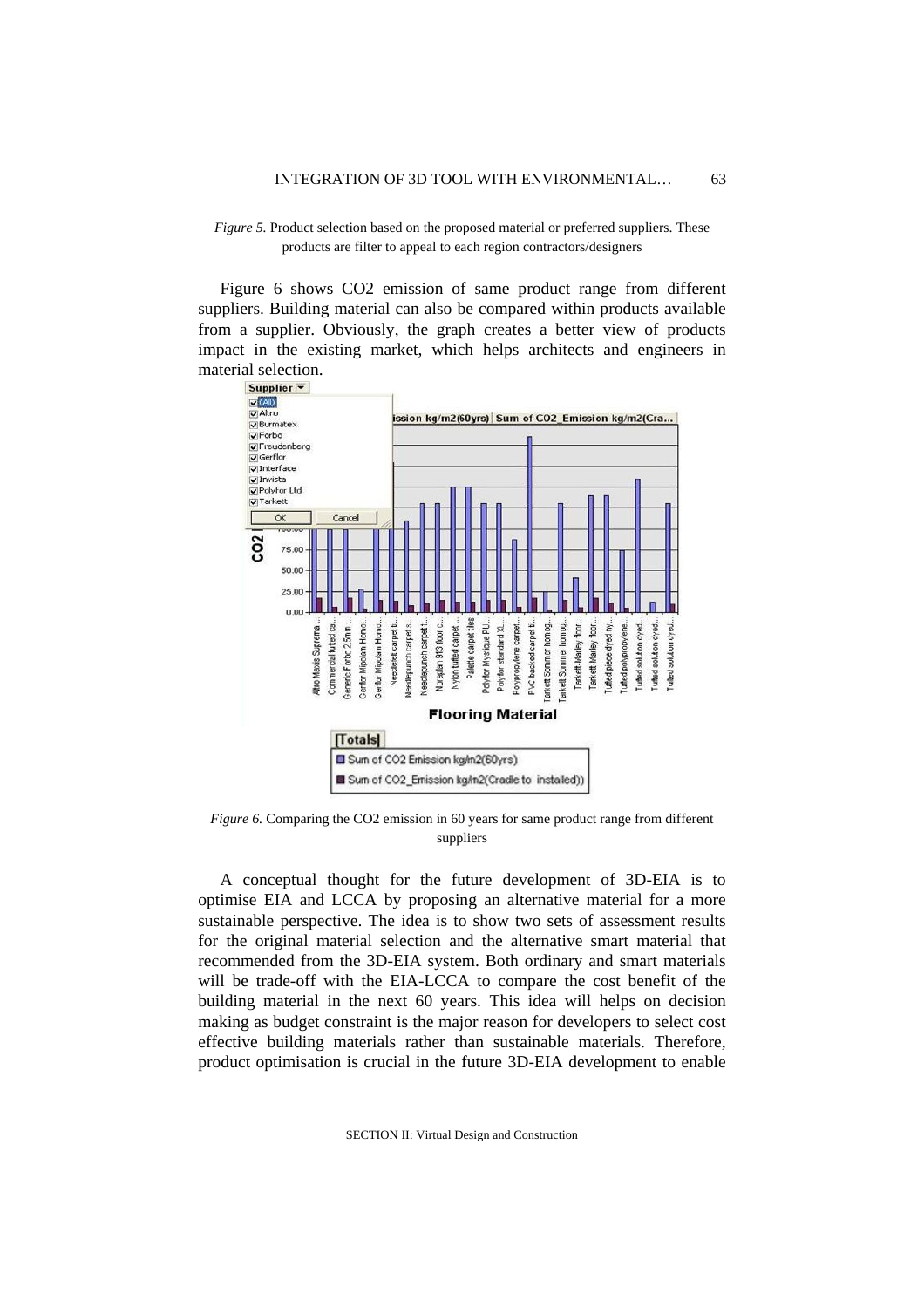developers or designers to visualise and compare the long term benefit that they can get from two different building materials.

### **6. Conclusion**

Through the review on literature and existing IT system in this paper, a conceptual framework of the 3D-EIA has been set and gaps also have been found from the current EIA tools:

- 1) There is no holistic tools created so far where, stand alone EIA tools or templates have been used for a long time in the AEC without taking into account the LCA, LCCA. This is definitely not enough to demonstrate a high accuracy EIA result. Therefore, after the development of product database in  $CO<sup>2</sup>$  emission, the research on trade off the EIA-LCA-LCCA will carried out; potentially develop toward the cost benefit analysis (CBA) in the future. The hybrid assessment methodology will cease the inefficiency of current EIA tools.
- 2) Second gap is a rarely seen VR based EIA in current AEC market (Fu, C., 2007) and there is a potential for utilising the 3D-EIA to enhance the communication weaknesses among project members.
- 3) Third gap is the inaccessible EIA tools where most of them are too complicated or can only be read from the professional. Often there will be change of design or material due to the physical factors such as out of budget, insufficient materials, etc. Every small change requires a new set of assessment. This is time consuming for ordinary EIA tools and therefore 3D-EIA will looking at the potential use of IFC building components associate with attributes.

Sustainable and zero carbon housing has become a global vision and UK government which has set a target of reduce 60% of carbon emission in 2050 (DEFRA, 2004). In other words, there is a huge opportunity for the 3D-EIA to introduce a holistic appraisal by trade off EIA-LCA-LCCA in consider of thermal efficient, use of renewable energy, solar gain and human gain, product recycle capability, waste management, material cost, etc. However, there is still problem that exist in both IT and manual EIA development, where current AEC industry is fragmented that everyone using different standards. This has caused a high data inaccuracy (Thomas et al, 1996) and data hunger (Horner, M., 2002) in the present situation. A data sharing through partnership and collaboration suggested as the solution to overcome this problems.

The key for the developing 3D-EIA is to ensure that the designers have all of the relevant information needed for the assessment of cost and environmental impact. The concept is that the building users and owners will have the opportunity to minimise their operating costs from 'cradle to cradle'. As energy resources reduce over the next few decades, the value of this research will increase and it is possible to foresee government legislation

<sup>3</sup>rd Int'l ASCAAD Conference on *Em'body'ing Virtual Architecture* [ASCAAD-07, Alexandria, Egypt]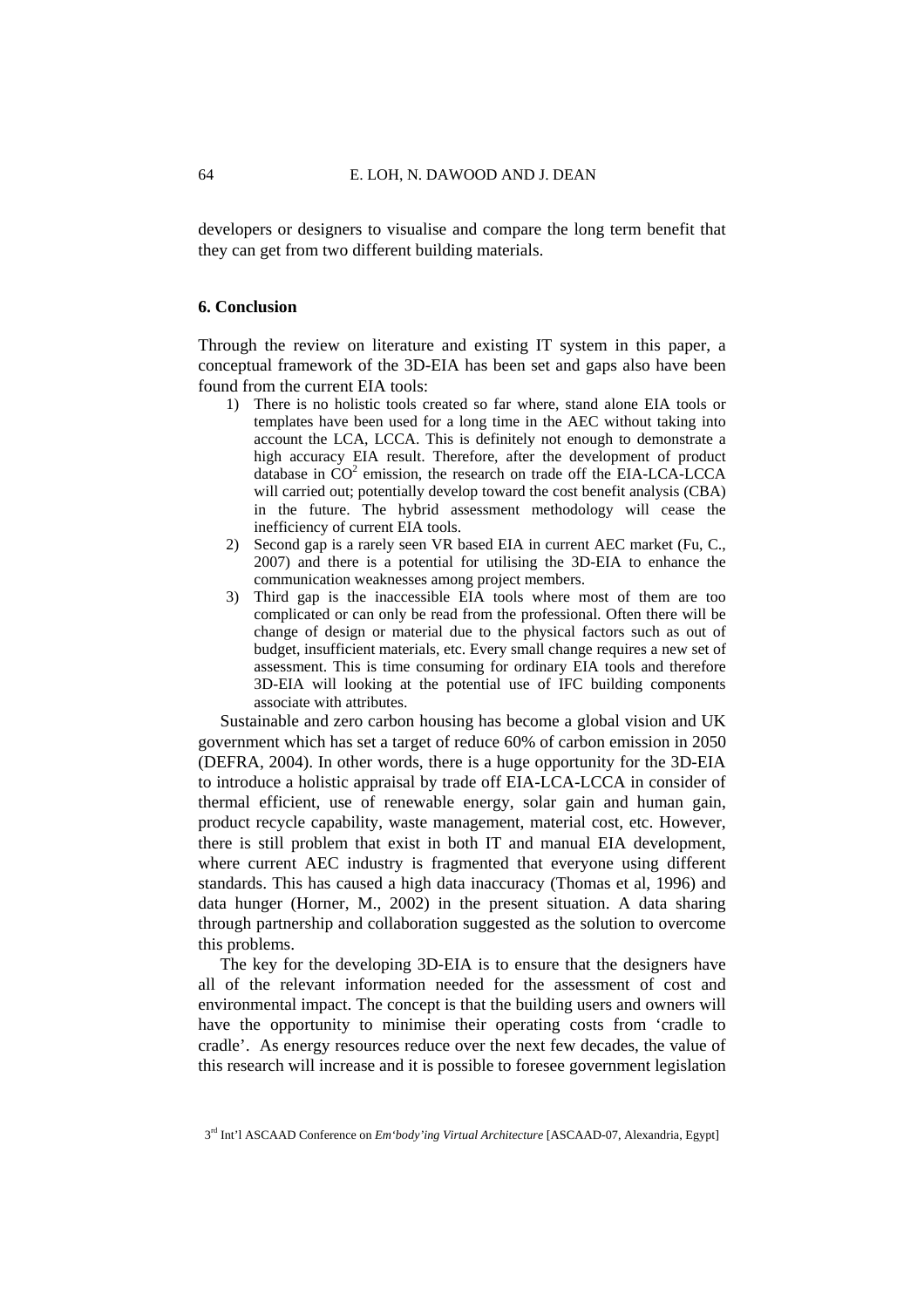which drives building construction in this direction (Price, L., 2003). By making environmental impact analysis and life cycle cost control readily linked to 3D, the value of 3D technology will be enhanced significantly and it will likely result in more use of the technology in the construction process.

#### **Reference**

- AUTODESK BUILDING SOLUTION WHITE PAPER, 2003. Building information modelling in practice. [online]. Autodesk. Available at: http://images.autodesk.com/adsk/files/bim\_in\_practice.pdf [accessed on 24 May 2007]
- BARLETT, E., 2002. Conference: The real cost of building at London; Presentation slide: whole life....application in cost consultancy (F&G, Atkin); http://www.cnplus.co.uk/promotions/realcost/, source from The Royal Academy

of Engineering [accessed on 24 May 2007]

BRE SUBCONTRACT: ASSESSMENT OF SUSTAINABILITY TOOLS, 2004. A report for EPSRC project from University of Dundee, Report Number 15961, http://download.sue-mot.org/envtooleval.pdf conducted by July 2007.

- BREEAM PRE-ASSESSMENT ESTIMATORS, [online]. Available at:
	- http://www.breeam.org/page.jsp?id=87 , conducted by: May 2007

BROWNE, J., 2004. Beyond Kyoto, An article prepared for Foreign Affairs, council on foreign relationships, [online]. http://www.foreignaffairs.org/20040701faessay83404/john-browne/beyond-

kyoto.html [accessed on 24 May 2007] CHITTENDEN, J., DALLAM, R., JACOBI, J.G., ROSENQUIST, M., Hospital Design and Construction: Achieving Integrated Solutions, Webcast host by the building, design and construction (July 26, 2007), http://w.on24.com/r.htm?e=51469&s=1&k=C1CC212A3733E8977CB827F8DF4 365E4

- DAWOOD, N., MALLASI. Z., SRIPRASERT, E., 2004. User guide for 4D Modelling and Space Planning and Analysis (4D Spa): White city development project, London, Centre for Construction Innovation and Research, University of Teesside.
- DEFRA, 2004. Energy efficiency: the government's plan for action, presented to patliment by the secretary of state for the Department of Environment, Food and Rural Affair, April 2004.
- ENVIRONMENTAL PROFILE, link: http://cig.bre.co.uk/envprofiles/document.jsp, conducted by: April 2007
- FU, C., KAYA, S., KAGIOGLOU, M., AOUAD, G., 2007. The development of an IFCbased lifecycle costing prototype tool for building construction and maintenanceintegrating lifecycle costing to nD modelling.

HORNER, M., 2002. Conference: The real cost of building at London; Presentation slide: WLC-what is it (University of Dundee), http://www.cnplus.co.uk/promotions/realcost/

INNES, S. AND GRAND, Z. L., 2006. Stern Review: The economics of climate change, construction excellent,

http://www.constructingexcellence.org.uk/downloads/Stern\_report1.pdf

KHEMLANI, L., 2004. AECbytes Feature, The IFC building model: A look under the hood, http://www.aecbytes.com/feature/2004/IFCmodel.html ; Building Science Vol.28 (June 2004)